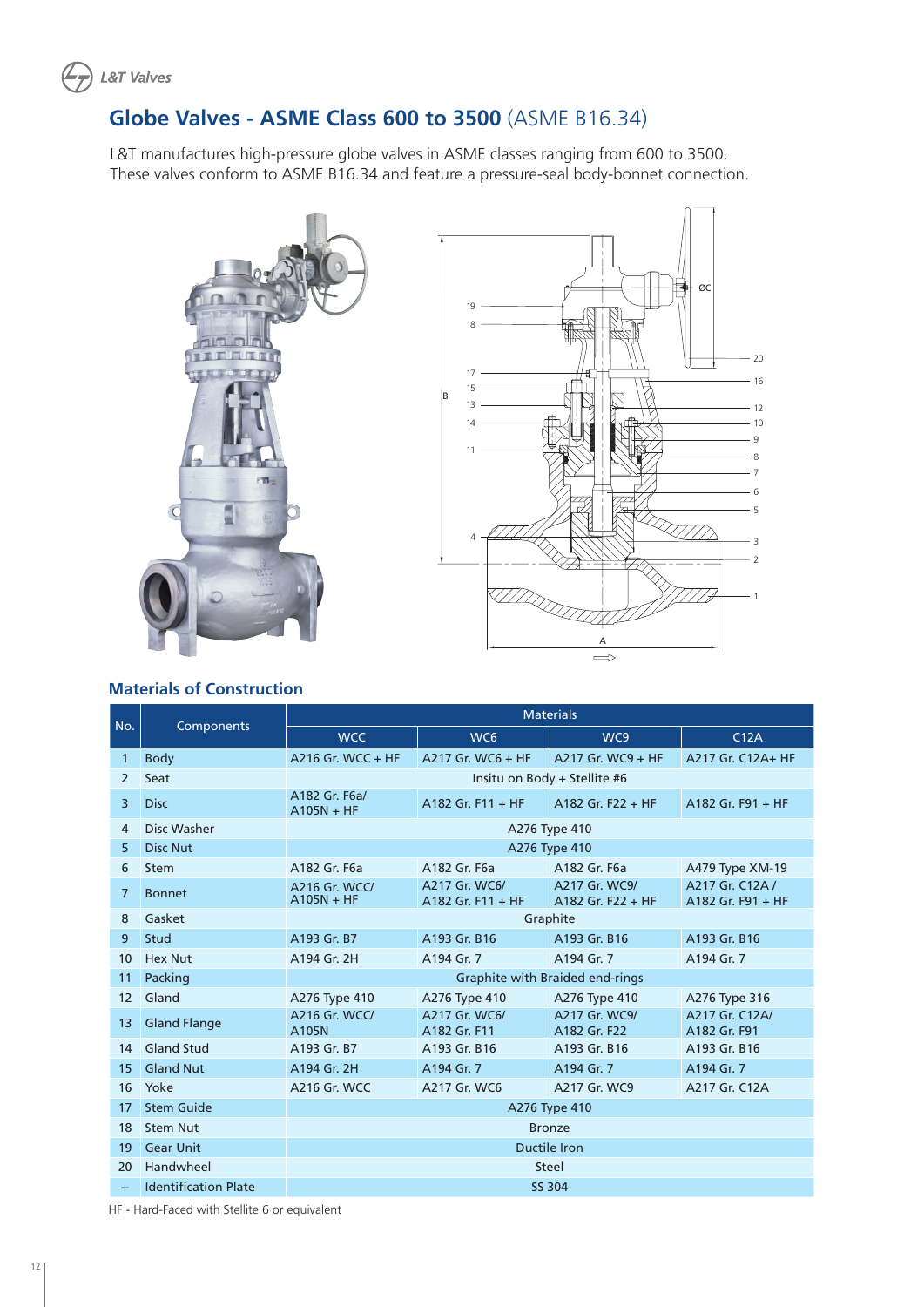| <b>Size</b> |           | Class 600 |      |     | Class 900 |                |      |     | <b>Class 1500</b> |     |      |     | <b>Class 2500</b> |              |      |      |      |
|-------------|-----------|-----------|------|-----|-----------|----------------|------|-----|-------------------|-----|------|-----|-------------------|--------------|------|------|------|
| <b>NPS</b>  | <b>DN</b> | А         | B    | Ċ   | Wt.       | $\overline{A}$ | B    |     | Wt.               | A   | B    | ∽   | Wt.               | $\mathsf{A}$ | В    | C    | Wt.  |
| 2           | 50        | 292       | 425  | 228 | 40        | 216            | 575  | 406 | 65                | 216 | 550  | 406 | 85                | 279          | 750  | 508  | 155  |
| 3           | 80        | 356       | 540  | 305 | 65        | 305            | 590  | 406 | 75                | 305 | 690  | 500 | 170               | 368          | 712  | 486  | 240  |
| 4           | 100       | 432       | 610  | 457 | 165       | 356            | 675  | 630 | 130               | 406 | 710  | 630 | 280               | 457          | 800  | 710  | 340  |
| 6           | 150       | 559       | 805  | 710 | 270       | 508            | 795  | 710 | 350               | 559 | 920  | 900 | 530               | 610          | 1200 | 900  | 815  |
| 8           | 200       | 660       | 1135 | 900 | 645       | 660            | 1020 | 900 | 640               | 711 | 1280 | 710 | 915               | 762          | 1450 | 900  | 1400 |
| 10          | 250       |           |      |     |           |                |      |     |                   |     |      |     |                   | 914          | 1690 | 900  | 2150 |
| 16          | 400       |           |      |     |           |                |      |     |                   |     |      |     |                   | 1397         | 2435 | 1000 | 5555 |
| 18          | 450       |           |      |     |           |                |      |     |                   |     |      |     |                   | 1397         | 2645 | 1000 | 6900 |

### **Globe Valves - T Pattern - Dimensions & Weights**

| <b>Size</b>   |           | <b>Class 3100</b> |      |     |     |  |  |  |  |  |  |
|---------------|-----------|-------------------|------|-----|-----|--|--|--|--|--|--|
| <b>NPS</b>    | <b>DN</b> | А                 | B    |     | Wt. |  |  |  |  |  |  |
| $\mathcal{L}$ | 50        | 279               | 850  | 400 | 230 |  |  |  |  |  |  |
| 3             | 80        | 368               | 1135 | 640 | 325 |  |  |  |  |  |  |
| 4             | 100       | 457               | 1000 | 710 | 650 |  |  |  |  |  |  |

#### **Globe Valves - Y Pattern**



#### **Dimensions & Weights**

| <b>Size</b><br>Class 900 |           |                |      |        |      | <b>Class 1500</b> |      | <b>Class 2500</b> |      |      |      |        |      |
|--------------------------|-----------|----------------|------|--------|------|-------------------|------|-------------------|------|------|------|--------|------|
| <b>NPS</b>               | <b>DN</b> | $\overline{A}$ | B    | ╭<br>◡ | Wt.  | $\overline{A}$    | B    | ╭<br>◡            | Wt.  | A    | B    | ÷<br>└ | Wt.  |
| 2                        | 50        | 368            | 620  | 406    | 60   | 368               | 620  | 406               | 60   | 451  | 620  | 406    | 110  |
| 3                        | 80        | 381            | 630  | 508    | 80   | 470               | 710  | 400               | 110  | 578  | 875  | 630    | 185  |
| $\overline{4}$           | 100       | 457            | 865  | 500    | 170  | 546               | 875  | 630               | 170  | 673  | 920  | 710    | 330  |
| 6                        | 150       | 610            | 1290 | 630    | 270  | 705               | 1200 | 900               | 410  | 914  | 1460 | 750    | 990  |
| 8                        | 200       | 737            | 1710 | 710    | 610  | 832               | 1580 | 710               | 780  | 1022 | 1890 | 610    | 1900 |
| 10                       | 250       | 838            | 1900 | 1000   | 830  | 991               | 1890 | 800               | 1375 | 1270 | 1960 | 900    | 2100 |
| 12                       | 300       | 965            | 2080 | 1000   | 1300 | 1130              | 2040 | 900               | 2250 | 1041 | 2720 | 1000   | 3000 |
| 14                       | 350       | 1029           | 2350 | 900    | 1550 | 1257              | 2390 | 1000              | 2570 | 1118 | 2760 | 710    | 4200 |
| 18                       | 450       | 1219           | 2730 | 710    | 2800 | 1537              | 2900 | 1000              | 3500 | 1537 | 3020 | 1000   | 7150 |

All dimensions in mm and weights in kg